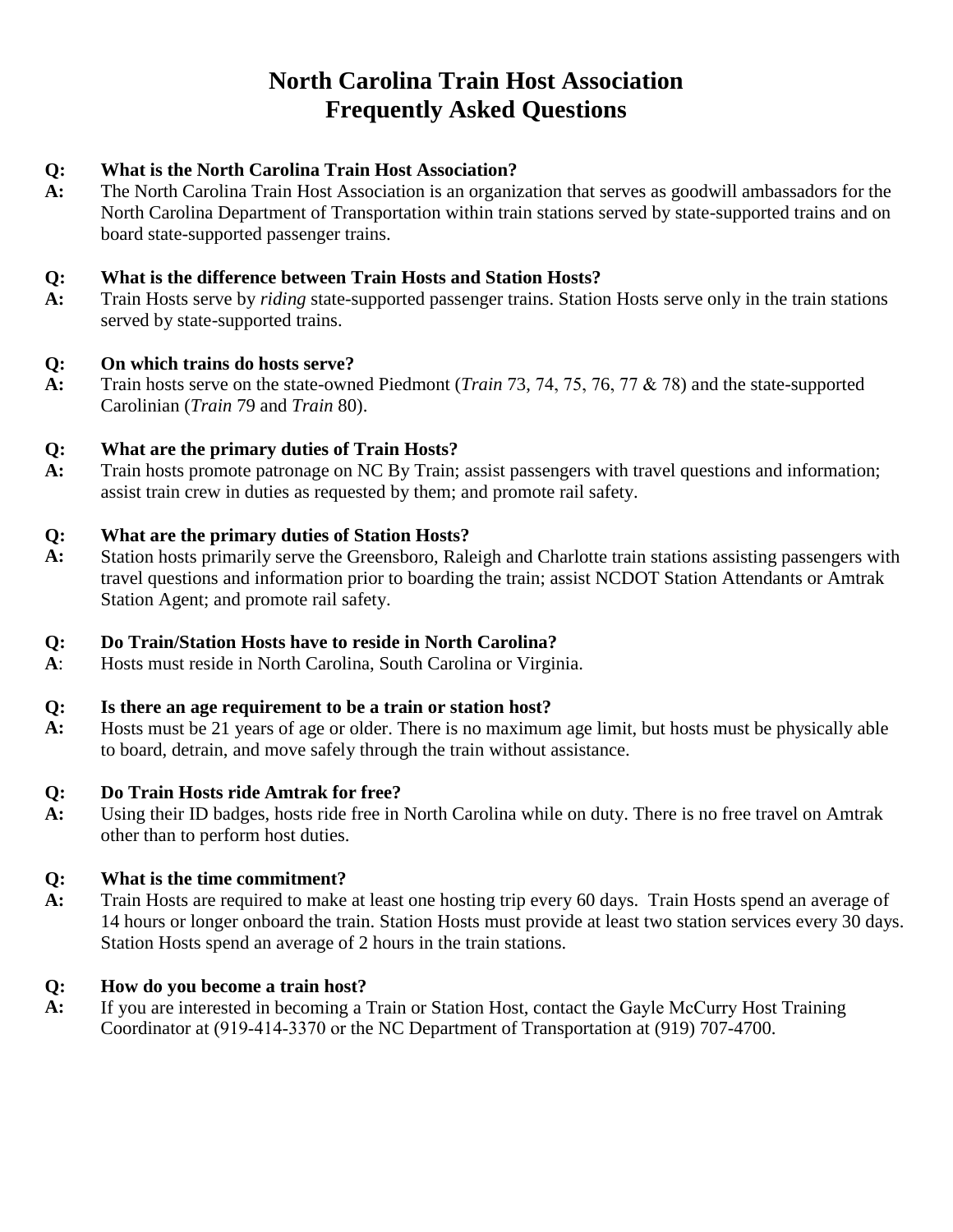

# North Carolina Department of Transportation North Carolina Train Host Association

**Membership Application**

*The North Carolina Train Host Association is a volunteer affiliate of the NC Department of Transportation, Rail Division.* 

### *I am applying for: (Please Circle)* **Train Host Station Host**

*Acceptance as a NCTHA Volunteer Train/Station Host is contingent upon preliminary screening ( including a background check) by the officers of the Association, satisfactory completion of a training session to be scheduled and conducted by the officers and NCDOT personnel, and completion of two "qualifying" trips or station services with a qualified host.*

### **General Information**

| Daytime Telephone: (Comparison contract and Daytime Telephone: (Comparison contract and Daytime Telephone: (Comparison contract and Daytime Telephone: (Comparison contract and Daytime Telephone: (Comparison contract and Da |
|--------------------------------------------------------------------------------------------------------------------------------------------------------------------------------------------------------------------------------|
|                                                                                                                                                                                                                                |
| <b>Education and Employment</b>                                                                                                                                                                                                |
| Education: (Circle highest) High School Tech College College or University Graduate Y __ N                                                                                                                                     |
| Employment Status: (Circle) Full Time Part Time Retired                                                                                                                                                                        |
|                                                                                                                                                                                                                                |
|                                                                                                                                                                                                                                |
| <b>Volunteer Experience</b><br>(List previous experience for the past ten years beginning with the most recent.)                                                                                                               |
|                                                                                                                                                                                                                                |
|                                                                                                                                                                                                                                |
| Organization's Telephone: ( ) Contact Person: Contact Design: 2014                                                                                                                                                             |
|                                                                                                                                                                                                                                |
|                                                                                                                                                                                                                                |
|                                                                                                                                                                                                                                |
| Organization's Telephone: (California Contact Person: Contact Person: Contact Person: Contact Person: Contact Person: Contact Person: Contact Person: Contact Person: Contact Person: Contact Person: Contact Person: Contact  |
|                                                                                                                                                                                                                                |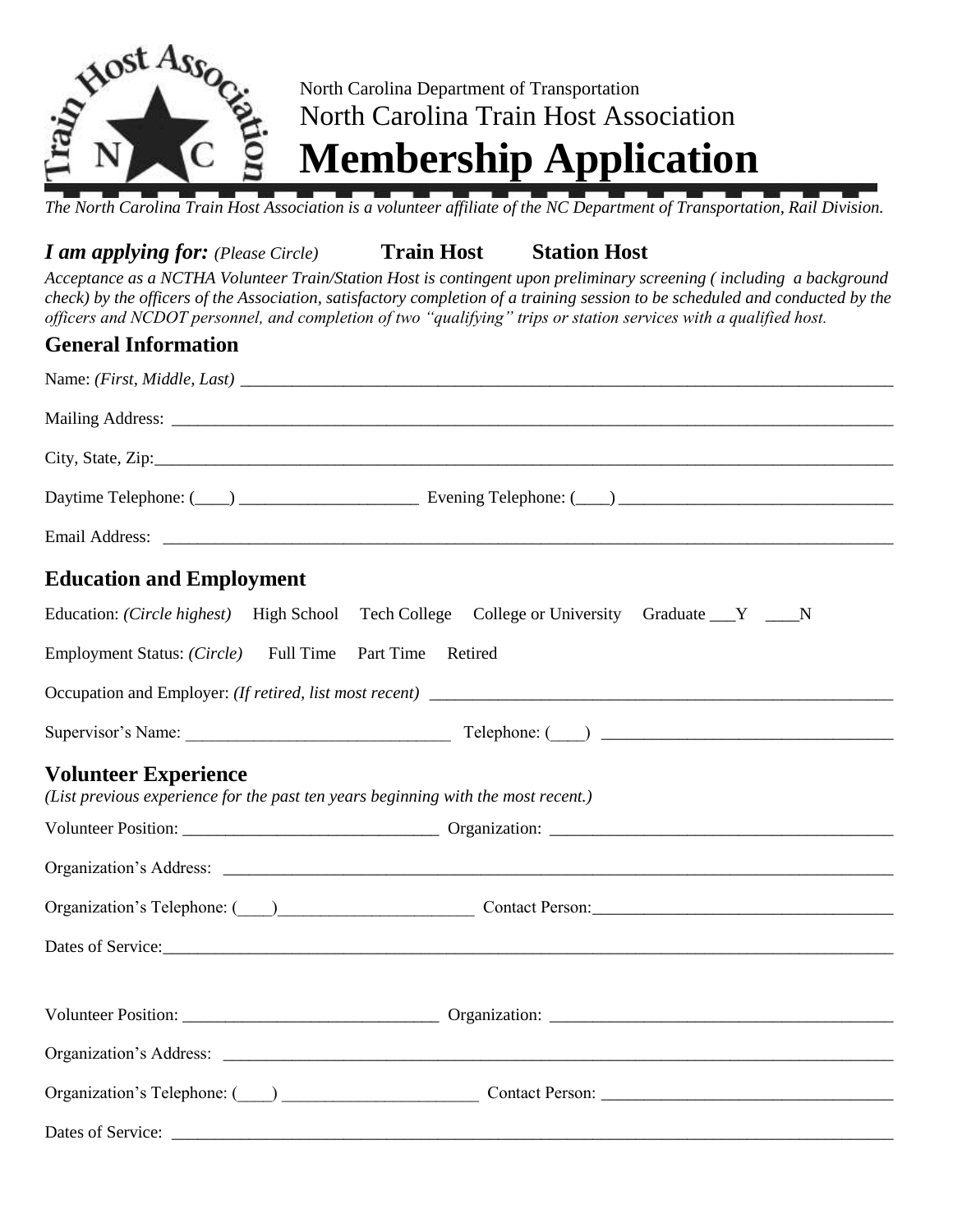### **References**

| Please ask three persons who are NOT related to you and who can attest to your qualifications to serve as a goodwill<br>ambassador for North Carolina and its passenger trains to write a short reference for you. References should be mailed<br>along with application to Gayle McCurryHost Training Coordinator, 942 Manchester Dr. Cary, NC 27511 or<br><b>references may be sent by email</b> to trainhost l@gmail.com |                                                                                                                                                                                                                                |  |  |  |  |
|-----------------------------------------------------------------------------------------------------------------------------------------------------------------------------------------------------------------------------------------------------------------------------------------------------------------------------------------------------------------------------------------------------------------------------|--------------------------------------------------------------------------------------------------------------------------------------------------------------------------------------------------------------------------------|--|--|--|--|
| Please provide name, complete address and telephone number for each reference.                                                                                                                                                                                                                                                                                                                                              |                                                                                                                                                                                                                                |  |  |  |  |
|                                                                                                                                                                                                                                                                                                                                                                                                                             |                                                                                                                                                                                                                                |  |  |  |  |
|                                                                                                                                                                                                                                                                                                                                                                                                                             |                                                                                                                                                                                                                                |  |  |  |  |
|                                                                                                                                                                                                                                                                                                                                                                                                                             |                                                                                                                                                                                                                                |  |  |  |  |
|                                                                                                                                                                                                                                                                                                                                                                                                                             |                                                                                                                                                                                                                                |  |  |  |  |
|                                                                                                                                                                                                                                                                                                                                                                                                                             | Telephone Number: (Comparison comparison comparison comparison comparison comparison comparison comparison comparison comparison comparison comparison comparison comparison comparison comparison comparison comparison compa |  |  |  |  |
|                                                                                                                                                                                                                                                                                                                                                                                                                             |                                                                                                                                                                                                                                |  |  |  |  |
|                                                                                                                                                                                                                                                                                                                                                                                                                             |                                                                                                                                                                                                                                |  |  |  |  |
|                                                                                                                                                                                                                                                                                                                                                                                                                             |                                                                                                                                                                                                                                |  |  |  |  |
|                                                                                                                                                                                                                                                                                                                                                                                                                             |                                                                                                                                                                                                                                |  |  |  |  |
|                                                                                                                                                                                                                                                                                                                                                                                                                             |                                                                                                                                                                                                                                |  |  |  |  |
|                                                                                                                                                                                                                                                                                                                                                                                                                             |                                                                                                                                                                                                                                |  |  |  |  |
|                                                                                                                                                                                                                                                                                                                                                                                                                             |                                                                                                                                                                                                                                |  |  |  |  |
|                                                                                                                                                                                                                                                                                                                                                                                                                             |                                                                                                                                                                                                                                |  |  |  |  |
|                                                                                                                                                                                                                                                                                                                                                                                                                             | Telephone Number: (Comparison comparison comparison comparison comparison comparison comparison comparison comparison comparison comparison comparison comparison comparison comparison comparison comparison comparison compa |  |  |  |  |
| correct, complete and made in good faith.                                                                                                                                                                                                                                                                                                                                                                                   | I certify that, to the best of my knowledge and belief, all of the statements on this application are true,                                                                                                                    |  |  |  |  |
| <b>Applicant's Signature</b>                                                                                                                                                                                                                                                                                                                                                                                                | Date of Application                                                                                                                                                                                                            |  |  |  |  |
|                                                                                                                                                                                                                                                                                                                                                                                                                             | Completed application and references should be returned to: Host Training Coordinator, Gayle McCurry<br>942 Manchester Dr.<br><b>Cary, NC 27511</b><br>trainhost1@gmail.com                                                    |  |  |  |  |
| FOR OFFICIAL USE ONLY                                                                                                                                                                                                                                                                                                                                                                                                       |                                                                                                                                                                                                                                |  |  |  |  |
|                                                                                                                                                                                                                                                                                                                                                                                                                             |                                                                                                                                                                                                                                |  |  |  |  |
|                                                                                                                                                                                                                                                                                                                                                                                                                             |                                                                                                                                                                                                                                |  |  |  |  |
|                                                                                                                                                                                                                                                                                                                                                                                                                             |                                                                                                                                                                                                                                |  |  |  |  |
|                                                                                                                                                                                                                                                                                                                                                                                                                             |                                                                                                                                                                                                                                |  |  |  |  |
|                                                                                                                                                                                                                                                                                                                                                                                                                             |                                                                                                                                                                                                                                |  |  |  |  |
|                                                                                                                                                                                                                                                                                                                                                                                                                             | Official Start Date                                                                                                                                                                                                            |  |  |  |  |

*The North Carolina Train Host Association is open to both men and women regardless of race, ethnic origin, or religious conviction.*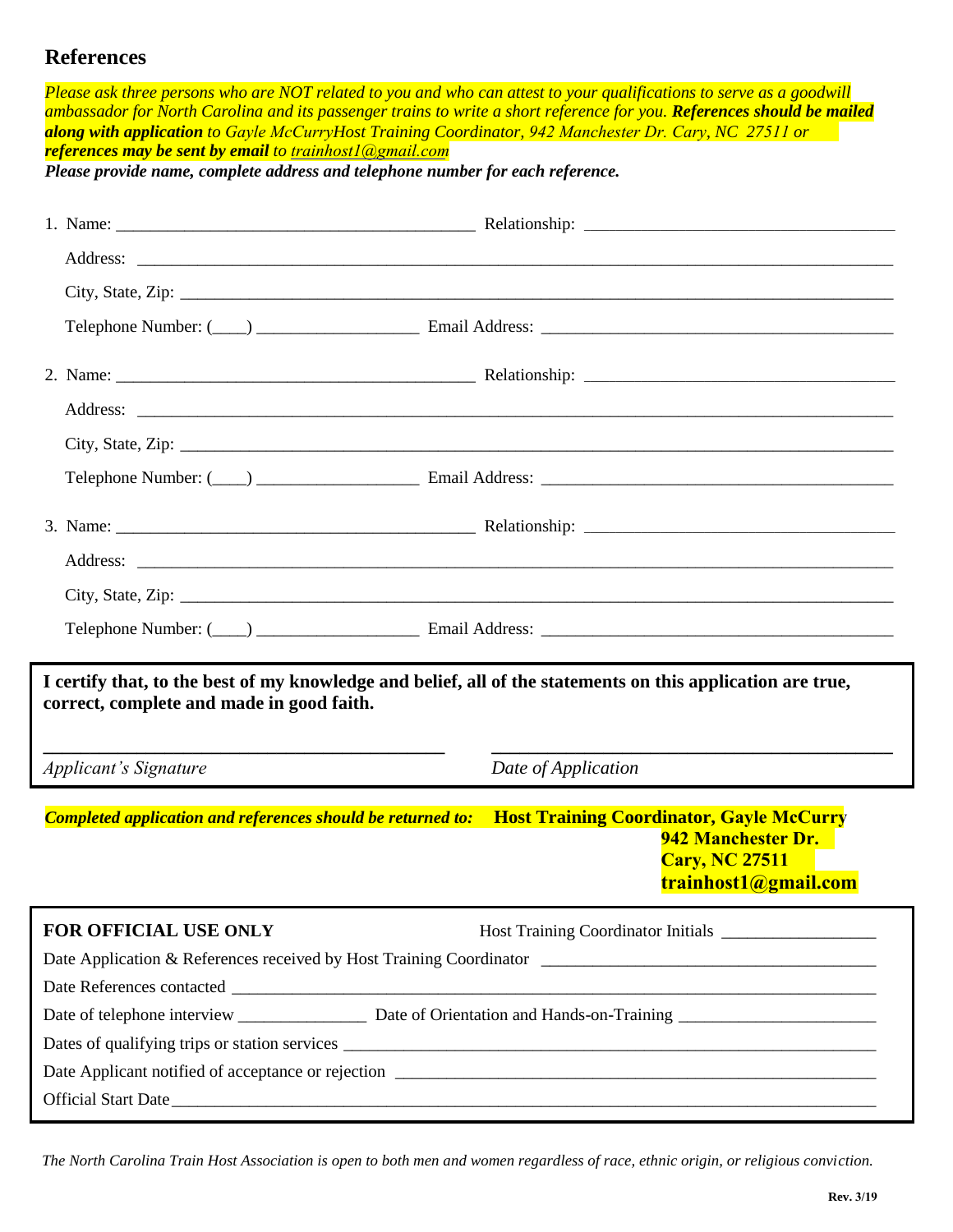## **Background Screening Consent**

### *List previous residence(s) for the past ten years beginning with the most recent.*

|                                                                            | City, State, Zip: $\overline{\phantom{a}}$                                                                                                                                                                       |
|----------------------------------------------------------------------------|------------------------------------------------------------------------------------------------------------------------------------------------------------------------------------------------------------------|
|                                                                            |                                                                                                                                                                                                                  |
| Have you ever been convicted of a crime? $\Box$ (circle one) Yes $\Box$ No |                                                                                                                                                                                                                  |
|                                                                            |                                                                                                                                                                                                                  |
|                                                                            |                                                                                                                                                                                                                  |
|                                                                            |                                                                                                                                                                                                                  |
|                                                                            |                                                                                                                                                                                                                  |
|                                                                            | I hereby authorize the North Carolina Train Host Association and its authorized representative to obtain<br>information pertaining to my background for the sole use of obtaining a criminal background check. I |

**give my consent to a criminal background check.**

*Applicant's Signature* 

# **FOR OFFICIAL USE ONLY** The criminal background check was: \_\_\_\_\_\_\_\_\_\_ Satisfactory  $\Box$  \_\_\_\_\_ Unsatisfactory **Date of background check: \_\_\_\_\_\_\_\_\_\_\_\_\_\_\_\_\_\_\_\_\_\_\_ Name of person conducting background check: If unsatisfactory, please explain: \_\_\_\_\_\_\_\_\_\_\_\_\_\_\_\_\_\_\_\_\_\_\_\_\_\_\_\_\_\_\_\_\_\_\_\_\_\_\_\_\_\_\_\_\_\_\_\_\_\_\_\_\_\_\_\_\_\_\_\_\_\_**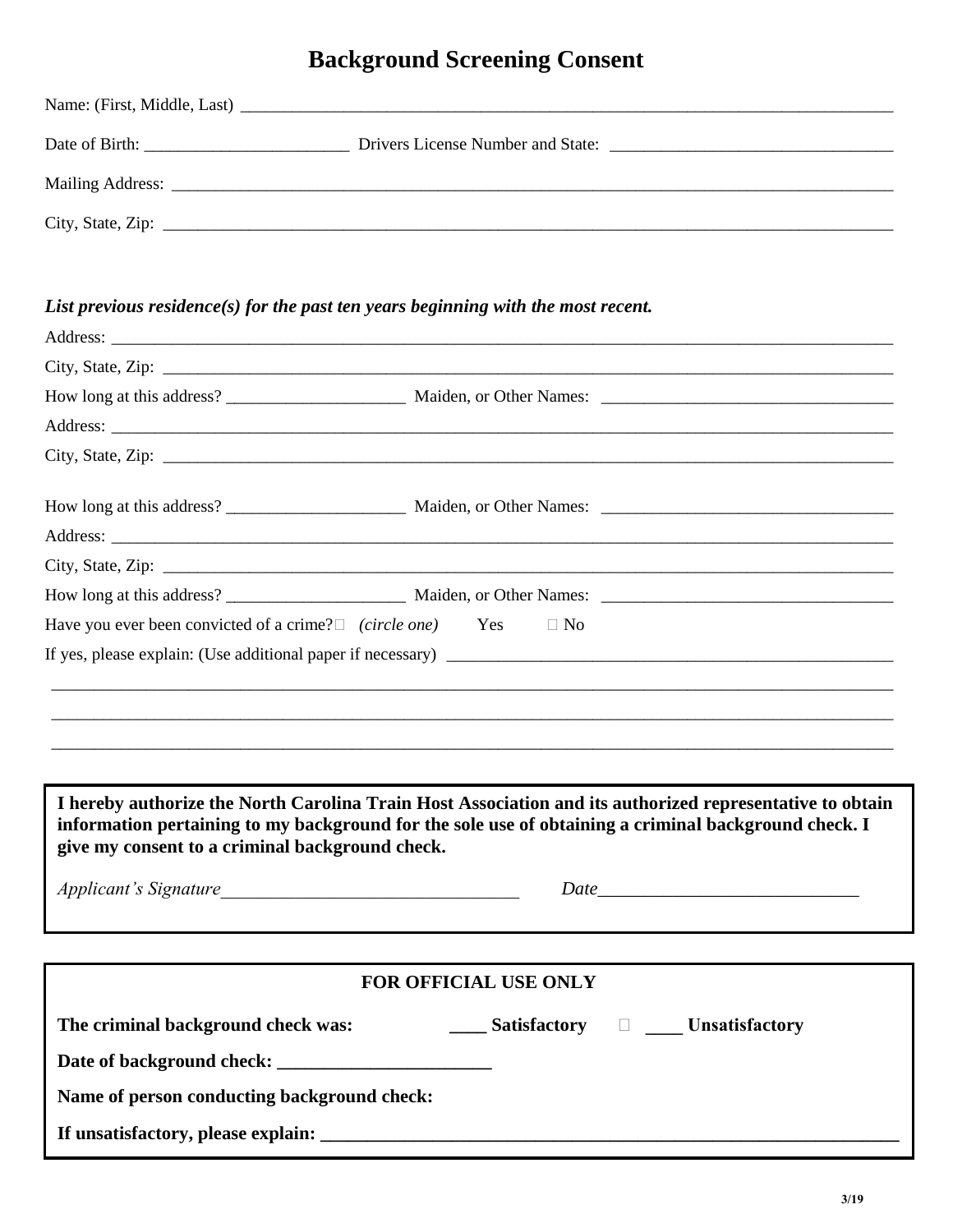## **North Carolina Train Host Association Train Host Job Description**

North Carolina Train Hosts serve as goodwill ambassadors for the NCDOT within train stations served by state-supported trains and on board state-supported passenger trains. Train Hosts promote patronage of NC By Train; assist passengers with travel questions and information; to assist train crews in duties as requested by them; and to promote rail safety.

### **Specific duties/ responsibilities:**

- 1. Schedule at least one hosting trip every 60 days with the Host Dispatcher. Do not board a train without being assigned by the appropriate dispatcher.
- 2. Present a neat and uniformed appearance at all times while on duty. Men should wear a suit or sport coat and slacks, shirt of any color, a vest and a necktie. A coat is worn except in extremely hot weather. Women may wear a skirt or pants, a blouse of any color, a vest and a scarf. Hats and visors are optional. Shorts are not to be worn by hosts while on duty. For safety, comfortable lowheeled, closed-toe shoes are to be worn for ease in crossing from one coach to another. Host ID badges should be worn at all times while hosting on the Carolinian and Piedmont and should not be used to board any other Amtrak trains. The NCDOT and the Host Association will provide vests, neckties, scarves, hats, visors and ID badges.
- 3. Complete a "Passenger On-Board" form for each leg of the trip (north and south). The yellow copy should be given to the NCDOT Station Attendant or Amtrak Station Agent at the boarding station. The white copy should be given to the conductor onboard the train.
- 4. Talk to passengers, answer questions about train schedules, ground transportation, area attractions and points of interest on the train and in the boarding stations. Be pleasant at all times, even if there are circumstances when it is not easy to be so inclined.
- 5. Distribute train schedules, city brochures and other appropriate literature, as requested by the passenger.
- 6. Assist passengers with disabilities as requested by NCDOT or Amtrak personnel. Do not handle or move passengers in wheelchairs.
- 7. Do not handle baggage; this is the responsibility of the conductors.
- 8. Complete and submit a trip report for each leg of the trip (north and south). Trip reports may be submitted by mail or online.
- 9. Other duties as assigned by NCDOT or Amtrak personnel, which may require bending, stooping, standing and climbing.
- 10. Must be physically able to board, detrain, and move safely through the train while it's parked or moving without assistance.